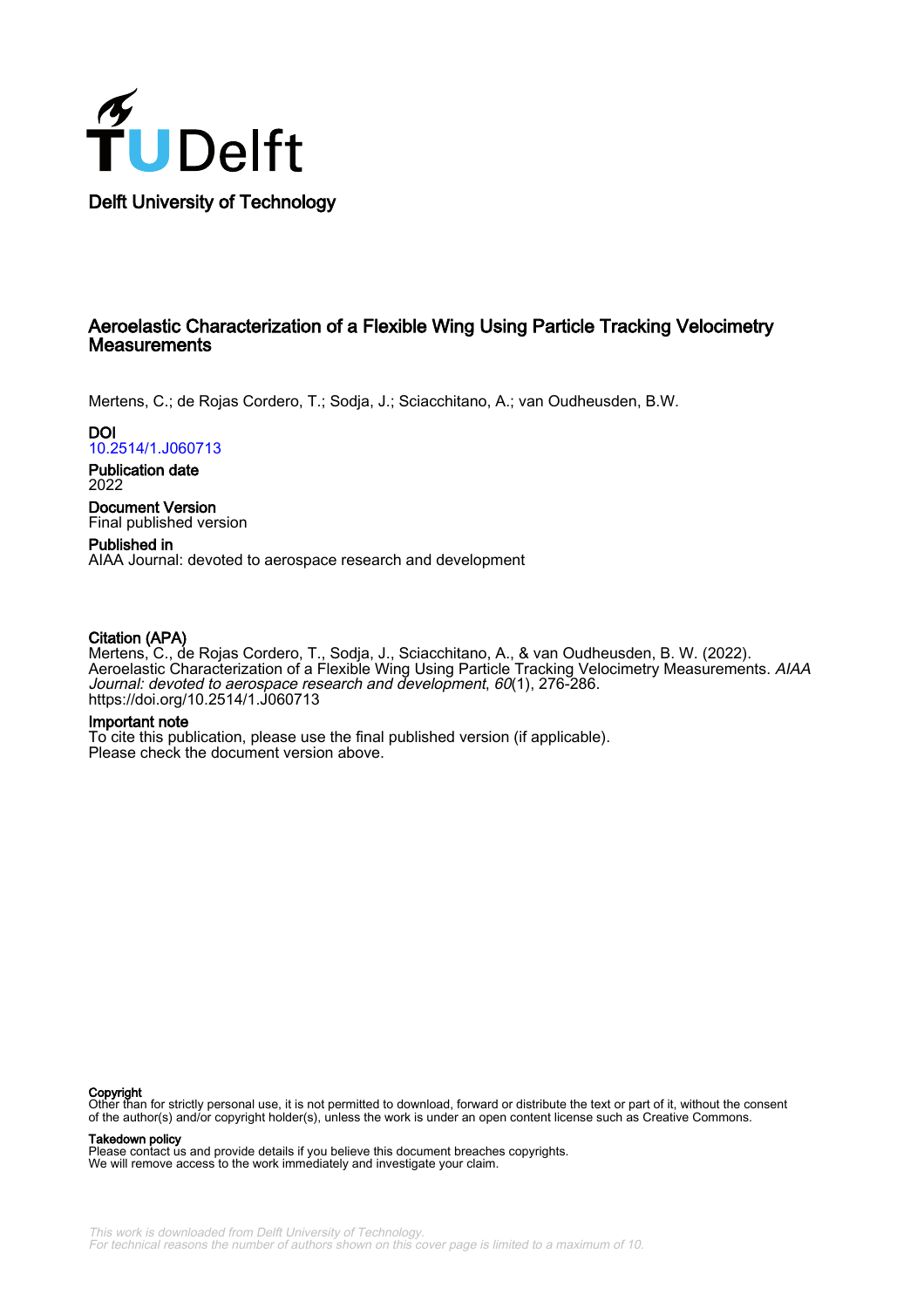

Christoph Mertens,<sup>∗</sup> Tomás de Rojas Cordero,† Jurij Sodja,‡ Andrea Sciacchitano,§ and Bas W. van Oudheusden¶

Delft University of Technology, 2629 HS Delft, The Netherlands

<https://doi.org/10.2514/1.J060713>

The aerodynamic, elastic, and inertial components in Collar's triangle of forces acting on a flexible wing with span width  $s = 1.75$  m and chord  $c = 0.25$  m are determined based on integrated optical measurements of the structural and aerodynamic response to steady and unsteady periodic inflow conditions at a chord-based Reynolds number of  $2.3 \times 10^5$ . The measurement device is a coaxial volumetric velocimeter mounted on a robotic arm, which is used to perform optical measurements of fiducial markers on the wing surface, and helium-filled soap bubbles, which are used as flow tracers. The optical measurements of the structural markers and the flow tracers are both processed with the Lagrangian particle tracking algorithm Shake-the-Box. Subsequently, physical models are used to determine the inertial and elastic forces of the aeroelastic interaction from the marker tracking results, and to determine the unsteady aerodynamic lift force from the flow velocity fields. The results of this integrated aeroelastic characterization approach are in physical agreement with each other according to the equilibrium of forces in Collar's triangle and good agreement with external reference measurements.

#### Nomenclature

- $A =$  aerodynamic force, N
- $c =$  chord length, m
- $D'$  = drag per unit span, N/m<br>  $E$  = elastic force, N
- = elastic force, N
- EI = flexural rigidity,  $N/m^2$
- $e$  = Euler's number
- $f =$  finite element external load vector
- $f_g$  = gust frequency, Hz
- $f_s$  = sampling frequency, Hz<br>h = height, m
	- height, m
	-
- $I'$  = inertial force, N<br> $I'$  = inertial force pe = inertial force per unit span, N/m
- $i = \text{imaginary unit}$
- $K =$  stiffness matrix
- $k =$  reduced frequency
- $L'$  = lift per unit span, N/m
- $M =$  bending moment in the beam, N ⋅ m
- $M =$  mass matrix
- $Q =$  shear force in the beam, N
- $q =$  external load on the beam, N/m
- $s =$  span width, m<br>  $T =$  period of the g
- = period of the gust excitation, s
- $t = \text{time, s}$ <br> $U_{\infty} = \text{feestre}$
- $=$  freestream velocity, m/s
- $u =$  flow velocity vector
- $w =$  out-of-plane deflection, m

\*Ph.D. Student, Aerodynamics Department, Faculty of Aerospace Engineering; C.Mertens@tudelft.nl (Corresponding Author).

M.Sc. Student, Aerodynamics Department, Faculty of Aerospace Engineering; currently GE Renewable Energy, Barcelona, Spain. ‡

Senior Researcher, Aerospace Structures and Materials Department, Faculty of Aerospace Engineering. Member AIAA.

§ Assistant Professor, Aerodynamics Department, Faculty of Aerospace Engineering.

¶ Associate Professor, Aerodynamics Department, Faculty of Aerospace Engineering.

| $\alpha$           |           | geometric angle of incidence of the wing, deg |  |  |  |
|--------------------|-----------|-----------------------------------------------|--|--|--|
| $\beta$            | $=$       | angle of gust vanes, deg                      |  |  |  |
| $\Gamma_b$         | $=$       | bound circulation, $m^2/s$                    |  |  |  |
| $\Gamma_p$         | $\quad =$ | partial circulation, $m^2/s$                  |  |  |  |
| γ                  | $=$       | bound vortex sheet strength, m/s              |  |  |  |
| $\delta$           | $=$       | force measurement residual, N                 |  |  |  |
| $\varepsilon$      | $=$       | relative measurement residual                 |  |  |  |
| ε                  | $=$       | strain                                        |  |  |  |
|                    |           | $=$ mass per unit span, kg/m                  |  |  |  |
| $_\xi^\mu$         | $=$       | finite element model degree-of-freedom vector |  |  |  |
| $\rho$             | $=$       | fluid density, $\text{kg/m}^3$                |  |  |  |
| $\sigma$           |           | $=$ standard deviation                        |  |  |  |
| $\varphi$          | $=$       | phase lag, rad                                |  |  |  |
| $\omega_{\varrho}$ | $=$       | angular frequency of the gust, rad/s          |  |  |  |
|                    |           |                                               |  |  |  |
| <i>Subscripts</i>  |           |                                               |  |  |  |
|                    |           |                                               |  |  |  |

 $a =$  amplitude of the dynamic forcing/response

 $0 =$  steady (part of the) forcing/response

## I. Introduction

**A** POPULAR concept to depict the field of aeroelasticity and categorize the problems that occur within it is Collar's triangle of forces (see Fig. [1](#page-2-0)), introduced by Collar [[1](#page-10-0)]. This schematic represents graphically the interaction of the three forces involved in aeroelasticity, which are the aerodynamic, elastic, and inertial forces. The different nature of these forces and their strong coupling make it difficult to analyze the dynamic aeroelastic response of aircraft structures; although analytical models exist to predict the occurrence of certain aeroelastic phenomena, like flutter [\[2\]](#page-10-0), the multidisciplinary nature makes wind-tunnel experiments for investigating aeroelastic phenomena on novel aircraft configurations and validating the predictions obtained with such models challenging to perform [[3](#page-10-0)].

A variety of measurement instruments for determination of individual forces are available (e.g., pressure transducers, accelerometers, and load cells), but their coordinated use results in complex and expensive experimental setups. Additionally, installed sensors are invasive to the experimental model, locally changing its shape and/or mass, while providing only discrete information, typically with a relatively low spatial resolution. As a result, experimental reference data from wind-tunnel measurements that can be used for the comparison with theoretical results and for calibrating computational models are typically limited to only a few quantities that are relatively



Presented as Paper 2021-0221 at the AIAA Scitech 2021 Forum, Virtual Event, 11–15 & 19–21 January 2021; received 15 March 2021; revision received 20 May 2021; accepted for publication 9 June 2021; published online Open Access 16 August 2021. Copyright © 2021 by the authors. Published by the American Institute of Aeronautics and Astronautics, Inc., with permission. All requests for copying and permission to reprint should be submitted to CCC at [www.copyright.com;](www.copyright.com) employ the eISSN 1533-385X to initiate your request. See also AIAA Rights and Permissions [www.aiaa.org/randp.](www.aiaa.org/randp)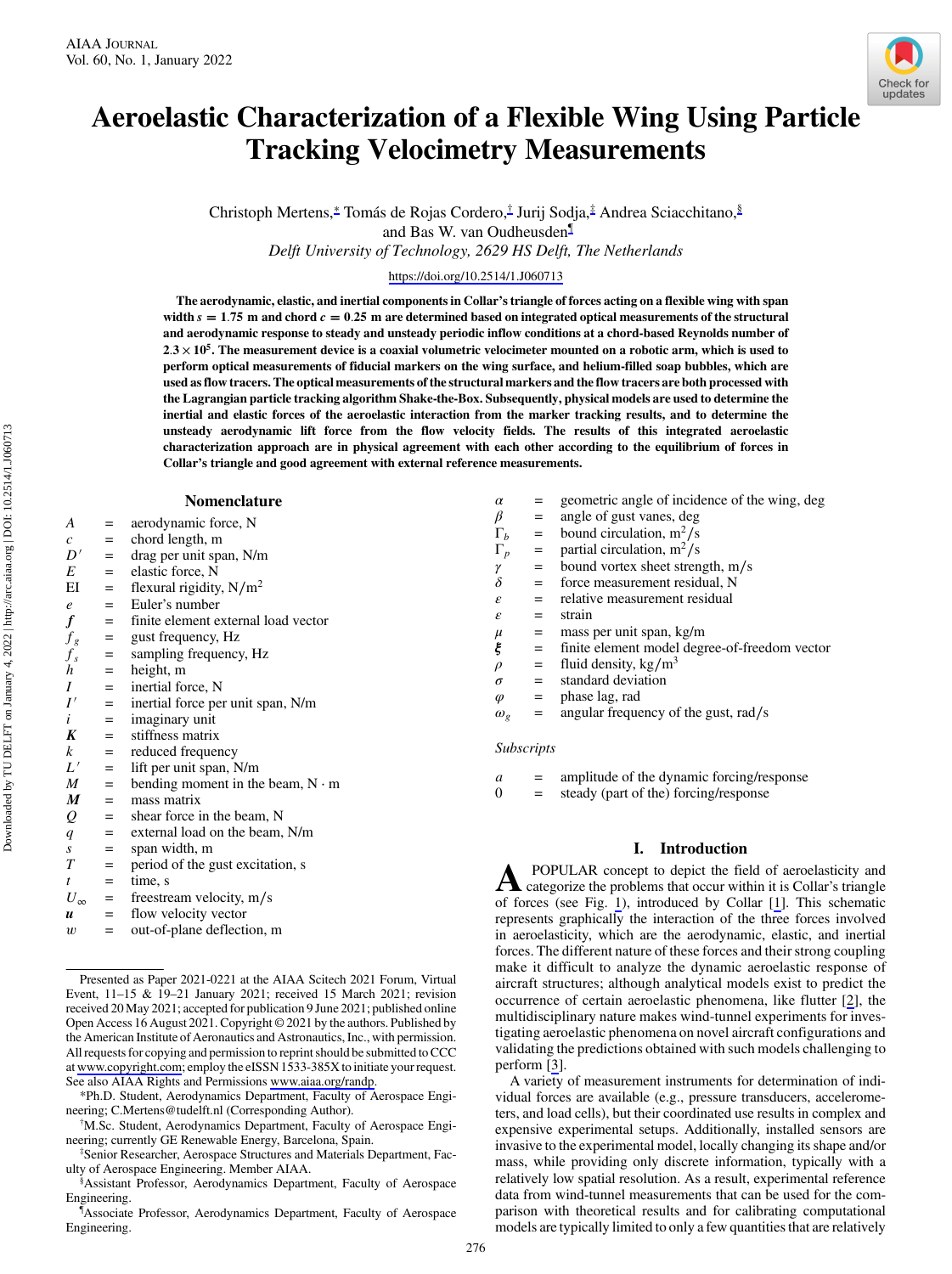<span id="page-2-0"></span>

easy to obtain, such as wingtip deflection or frequency of dynamic motion [[4](#page-10-0)].

Modern optical measurement techniques, such as particle image velocimetry/particle tracking velocimetry (PIV/PTV; [[5](#page-11-0)]) for aerodynamics and digital image correlation (DIC; [\[6\]](#page-11-0)) for structural dynamics, provide noninvasive field measurements, and hence overcome many of the particular limitations associated with the use of installed sensors. The potential of the combined use of these techniques in aeroelasticity experiments is demonstrated in [\[7\]](#page-11-0), where PIVand DIC were used to simultaneously determine the deformation of a flexible wing and the resulting unsteady position of the wingtip vortex. Similarly, the deformation and aerodynamic loads on a flexible plate were investigated in [\[8\]](#page-11-0) using DIC and PIV, respectively. These existing studies indicate the capabilities of optical measurement techniques for the nonintrusive characterization of aeroelastic phenomena, but they do not overcome the complication of the coordinated use of several measurement and data processing systems, which would be a requirement for simple and fast production of aeroelastic reference data. This problem was approached for example in [[9](#page-11-0)], where the aerodynamic force in terms of the surface pressure and the deformation of a flexible wing in transonic flow was determined in an integrated approach from pressure-sensitive paint images by using fiducial markers placed on the wing in a photogrammetric approach. However, although this approach facilitates the combined measurement of the aerodynamic and structural behavior with only one optical data acquisition system, it requires two separate system calibrations and data processing methods to obtain these measurements.

The current study proposes the use of PTV to determine all three forces in Collar's triangle with an integrated nonintrusive measurement approach, using only one measurement system that requires minimal instrumentation of the experimental model. The experimental model that is investigated in this study is a flexible wing that is subjected to steady and unsteady periodic inflow conditions. The unsteady periodic inflow is produced with a gust generator that performs a continuous sinusoidal motion upstream of the flexible wing. Optical measurements of the unsteady flowfield and the structural motion are performed in an integrated manner, using the same PTV data acquisition and processing system. Particle tracking velocimetry via the Lagrangian particle tracking algorithm Shake-the-Box [\[10](#page-11-0)] using helium-filled soap bubbles (HFSBs) as flow tracers [\[11](#page-11-0)] is a technique that is suitable for the measurement of large-scale unsteady flowfields [[12](#page-11-0)–[14](#page-11-0)] and can also be used to perform photogrammetric tracking of fiducial markers on moving objects in the flow [\[15](#page-11-0)]. After the PTV measurements of the flow and the structural motion are obtained, physical models need to be applied to determine the unsteady interaction of the forces of different nature on the wing. The identification of suitable procedures to determine the loads based on experimental measurements of the flow velocity and the structural deformation by using physical models is the subject of ongoing research; see, e.g., [\[16](#page-11-0)–[18\]](#page-11-0), respectively. In this study, relatively simple physical models are used to demonstrate the experimental

determination of the forces comprising Collar's triangle for the investigated static and dynamic aeroelastic test cases.

## II. Physical Models for the Determination of the Forces

## A. Determination of the Aerodynamic Force

The component of the aerodynamic force that predominantly determines the aeroelastic response of a flexible wing is the normal force, which acts perpendicular to the airfoil chord. For small values of the angle of attack  $\alpha$ , the drag force is considerably smaller than the lift force, and furthermore  $\cos \alpha \approx 1$ ; see Fig. 2.

As a consequence, the lift force, which acts perpendicular to the direction of the undisturbed inflow  $x$ , and the normal force can be treated as equivalent, while the drag force is not further taken into account in this study. The lift per unit span  $L'$  of a thin airfoil in steady flow can be determined from the Kutta–Joukowski theorem, based on the assumption of inviscid, incompressible, and irrotational flow [[19\]](#page-11-0):

$$
L' = \rho U_{\infty} \Gamma_b \tag{1}
$$

The circulation bound to the airfoil  $\Gamma_b$  can be obtained from a measured flow velocity field  $u$  with a line integral over a closed path C around the airfoil:

$$
\Gamma_b = -\oint_C \boldsymbol{u} \cdot \mathrm{d}\boldsymbol{s} \tag{2}
$$

Although the Kutta–Joukowski theorem was originally derived for steady and irrotational flow, previous studies have observed that it is well suited to determine the lift force from experimental measurements also in flow conditions in which relatively small regions of the flow are rotational due to viscous boundary-layer effects [[20](#page-11-0),[21](#page-11-0)]. As long as no large flow separation occurs in the measured flowfields, it can therefore be expected that the Kutta–Joukowski theorem is a suitable approach to determine the lift force for steady inflow conditions.

In unsteady inflow conditions, the flow acceleration effects on the unsteady lift have to be considered in addition to the quasi-steady lift due to the circulation that is given by Eq. (1). Following the unsteady thin airfoil theory [\[22](#page-11-0)], the unsteady lift  $L'(t)$  on a thin airfoil is given as

$$
L'(t) = \rho U_{\infty} \Gamma_b(t) + \rho \int_0^c \left( \frac{\partial}{\partial t} \int_0^x \gamma(\tilde{x}, t) d\tilde{x} \right) dx \tag{3}
$$

The evaluation of the unsteady flow acceleration term, given as the second term in Eq. (3), requires knowledge of the temporal behavior of the distribution of the strength of the bound vortex sheet  $\gamma$  along the camber line that represents the airfoil in the unsteady potential flow model. This expression can be simplified by using Stokes's theorem to replace the integral of the bound vortex sheet with the partial bound circulation  $\Gamma_p$  along the chord:

$$
L'(t) = \rho U_{\infty} \Gamma_b(t) + \rho \int_0^c \left( \frac{\partial}{\partial t} \Gamma_p(x, t) \right) dx \tag{4}
$$

The partial bound circulation along the chord  $\Gamma_p(x, t)$  is obtained similarly to the overall bound circulation  $\Gamma_b(t)$  by line integrals of the



Fig. 2 Sketch of an airfoil with forces and coordinate system.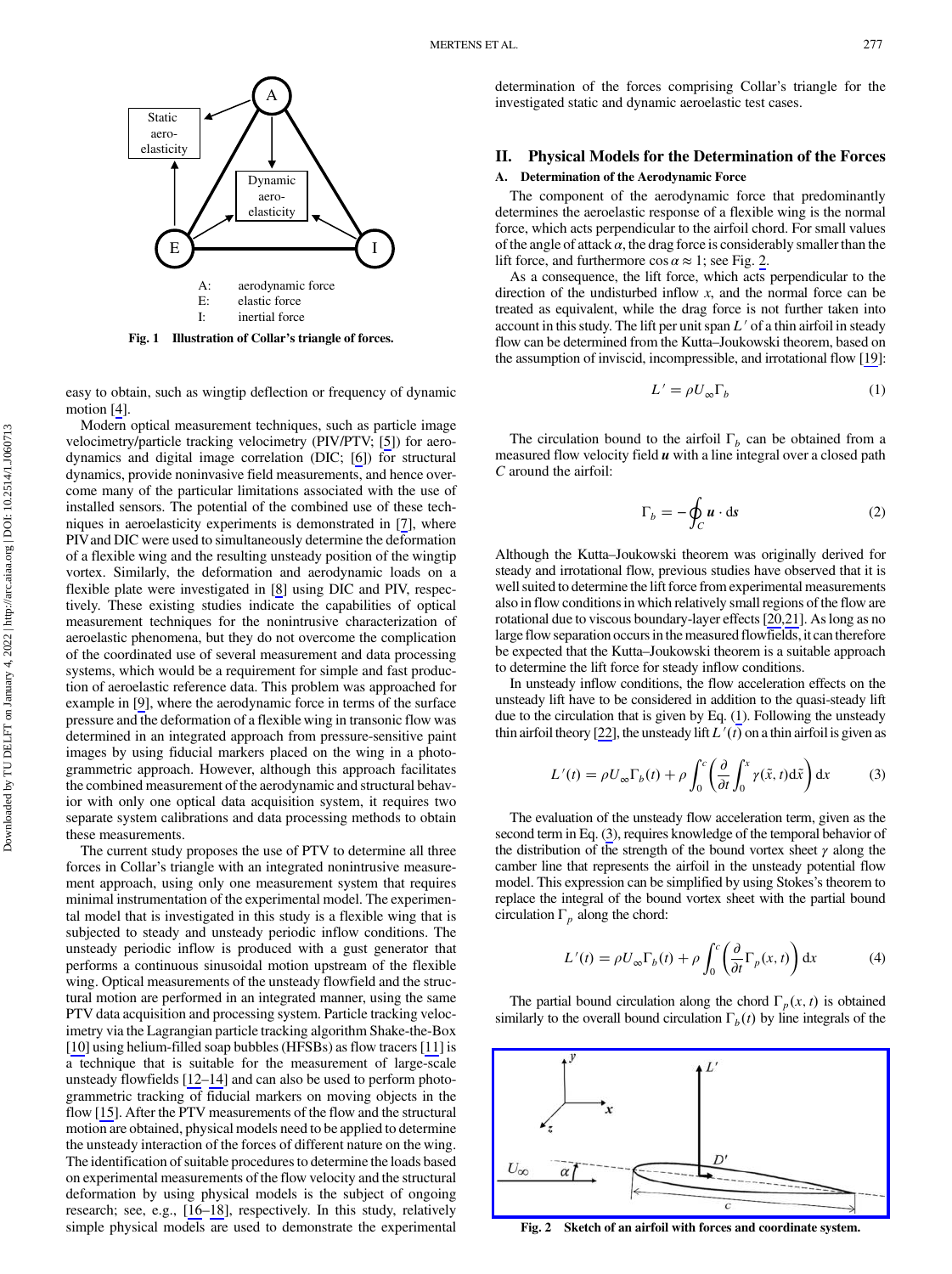<span id="page-3-0"></span>measured flow velocity. The value of  $\Gamma_p$  at a given chord position  $x_i$  is obtained by performing a line integral of the velocity along a contour that encloses the chord of the wing from the leading edge until  $x_i$ , at which point the line integration path begins and ends on the airfoil surface.

#### B. Determination of the Inertial Force

The dominant motion degree of freedom of the considered aeroelastic interaction is the out-of-plane deflection  $w$  in the  $y$  direction perpendicular to the chord line of the flexible wing. For the purpose of this demonstration study, a simplified 1-D model of the wing with a single coordinate  $z$  is considered to perform the characterization of the dominant aspect of the aeroelastic interaction, while the other motion degrees of freedom are not taken into account.

The out-of-plane inertial force per unit span  $I'$  on the wing can be determined as the product of mass density and out-of-plane acceleration along the span:

$$
I'(z,t) = -\mu(z)\ddot{w}(z,t)
$$
 (5)

where  $\mu(z)$  is the mass per unit span, and  $\ddot{w}$  is the second temporal derivative of the out-of-plane wing deflection. In the case of steady flow around the wing,  $\ddot{w} = 0$  and thus  $I'(z) = 0$ . In the case of unsteady periodic inflow, such as the inflow produced by the sinusoidal operation of the gust generator at a frequency of  $\omega_g$  in this study, as described in Sec. [III,](#page-4-0) it can be assumed that the resulting aerodynamic loading on the wing is also sinusoidal. When the structural response of the wing is linear, it follows that the steady-state dynamic response of the wing is sinusoidal as well, with the same frequency as the excitation  $\omega_g$ . Hence, the steady-state dynamic response of the wing can be written as

$$
w(z, t) = w_0(z) + w_a(z)e^{(i\omega_g t + \varphi)}
$$
 (6)

where  $w_0(z)$  is the mean deflection, which is identical to the wing deflection in response to the steady inflow, and  $w_a(z)$  is the steadystate dynamic deflection amplitude. The second temporal derivative of Eq. (6) is then

$$
\ddot{w}(z,t) = -\omega_g^2 w_a(z) e^{(i\omega_g t + \varphi)} \tag{7}
$$

The inertial load  $I'(z)$ , as given in Eq. (5), is determined in this study by performing a sinusoidal curve fitting to the PTV-based marker displacements from their respective mean values over the period, to determine  $w_a(z)$  as well as the phase lag  $\varphi$ , and thus  $\ddot{w}(z)$ according to Eq. (7).

#### C. Determination of the Elastic Force

For the determination of the elastic force as a part of the aeroelastic characterization in this study, only the shear force acting normal to the wing surface is considered. The flexible wing is therefore modeled as an Euler–Bernoulli beam along the wingspan, where the analysis is restricted to the bending deflection  $w(z)$  across the span. The wing is clamped at the root so that  $w(z = 0) = 0$  and  $w'(z = 0) = 0$  are used as Dirichlet boundary conditions in the beam model. The Euler– Bernoulli equation that establishes a relation between the deflection and the external load on the wing  $q(z)$  in the static case is

$$
\frac{d^2}{dz^2} \left( \text{EI}(z) \frac{d^2 w(z)}{dz^2} \right) = q(z) \tag{8}
$$

while the shear force  $Q(z)$  and the bending moment  $M(z)$  in the beam are

$$
Q(z) = -\frac{d}{dz} \left( EI(z) \frac{d^2 w(z)}{dz^2} \right)
$$
 (9)

$$
M(z) = -\mathrm{EI}(z)\frac{d^2w(z)}{dz^2}
$$
 (10)

The effective flexural rigidity  $EI(z)$  is assumed to be known for this study, by extracting the values from the Timoshenko beam model of the same wing that is used in [\[23](#page-11-0)], where it was observed to yield results that are in good agreement with experimental data obtained from wind-tunnel tests. The effective flexural rigidity varies along the span so that a finite element beam model is used to solve Eq. (8). In the static case, the governing equation of the finite element beam model is

$$
K\xi = Df \tag{11}
$$

where  $\boldsymbol{K}$  is the stiffness matrix,  $\boldsymbol{D}$  is the loading matrix,  $\boldsymbol{f}$  is the external force vector, and the vector  $\xi$  contains the values of the nodal degrees of freedom, which are the deflections and the rotations. The continuous beam deflection  $w(z)$  is calculated from the discrete values of the degrees of freedom by using Hermite splines, and  $f$  is determined by sampling the distribution of the external load  $q(z)$  at the nodes of the finite element model. More details on the finite element method that was used in this study can be found in sec. 3.5.3 in [[24](#page-11-0)].

In this study, the presence of measurement noise impedes the direct determination of the elastic force with Eq. (11) from the optical displacement measurements. Instead, the elastic force is determined by performing an optimization of the external load  $q(z)$ , so that the corresponding beam deflection  $w(z)$  best matches the measurements. Because of the relatively small spanwise region where measurements are available in this particular study, it is necessary to make an assumption of the behavior of the external load across the span to achieve meaningful results with this approach. In this study, it is assumed that the external load on the beam is constant across the span with  $q(z) = q_0$ , so that  $q_0$  is the only optimization variable. This means that the lift reduction effects on the wing loading due to downwash near the wingtip are not taken into account, which can be justified with the relatively large aspect ratio of the wing.

Following the optimization procedure for  $q_0$  in the static case, the shear force and the bending moment in the beam are determined with Eqs. (9) and (10), which can be solved analytically in the case of a given constant external load in the static case, when considering the Neumann boundary conditions  $Q(z = s) = 0$  and  $M(z = s) = 0$  at the free end:

$$
Q(z) = -\int q_0 dz = -q_0(z - s)
$$
 (12)

$$
M(z) = \int Q(z)dz = -\frac{q_0}{2}(z^2 - 2zs + s^2)
$$
 (13)

In the case that the wing is moving dynamically, the governing equation for the Euler–Bernoulli beam is enhanced with the inertia term:

$$
\frac{\partial^2}{\partial z^2} \left( \text{EI}(z) \frac{\partial^2 w(z, t)}{\partial z^2} \right) + \mu(z) \frac{\partial^2 w(z, t)}{\partial t^2} = q(z, t) \tag{14}
$$

and equivalently for the finite element model of the beam

$$
\mathbf{K}\xi(t) + \mathbf{M}\ddot{\xi}(t) = \mathbf{D}f(t) \tag{15}
$$

where  $M$  is the mass matrix, as determined from the mass distribution properties of the experimental model.

If the assumed loading is given by  $f(t) = f_0 + \int_a^b e^{i\omega_s t + \varphi}$ , for a linear system the response is the superposition of the static and steady-state dynamic response  $\xi(t) = \xi_0 + \xi_a e^{i\omega_g t + \varphi}$ . The relation between the dynamic wing response amplitude  $\xi_a$  and the external load amplitude  $f_a$  does not depend on the time explicitly:

$$
(\mathbf{K} - \omega_g^2 \mathbf{M})\mathbf{\xi}_a = \mathbf{D}f_a \tag{16}
$$

Similar to the steady case, Eq. (16) is used in this study to optimize for the amplitude  $q_a$  of a sinusoidal, spanwise-constant external load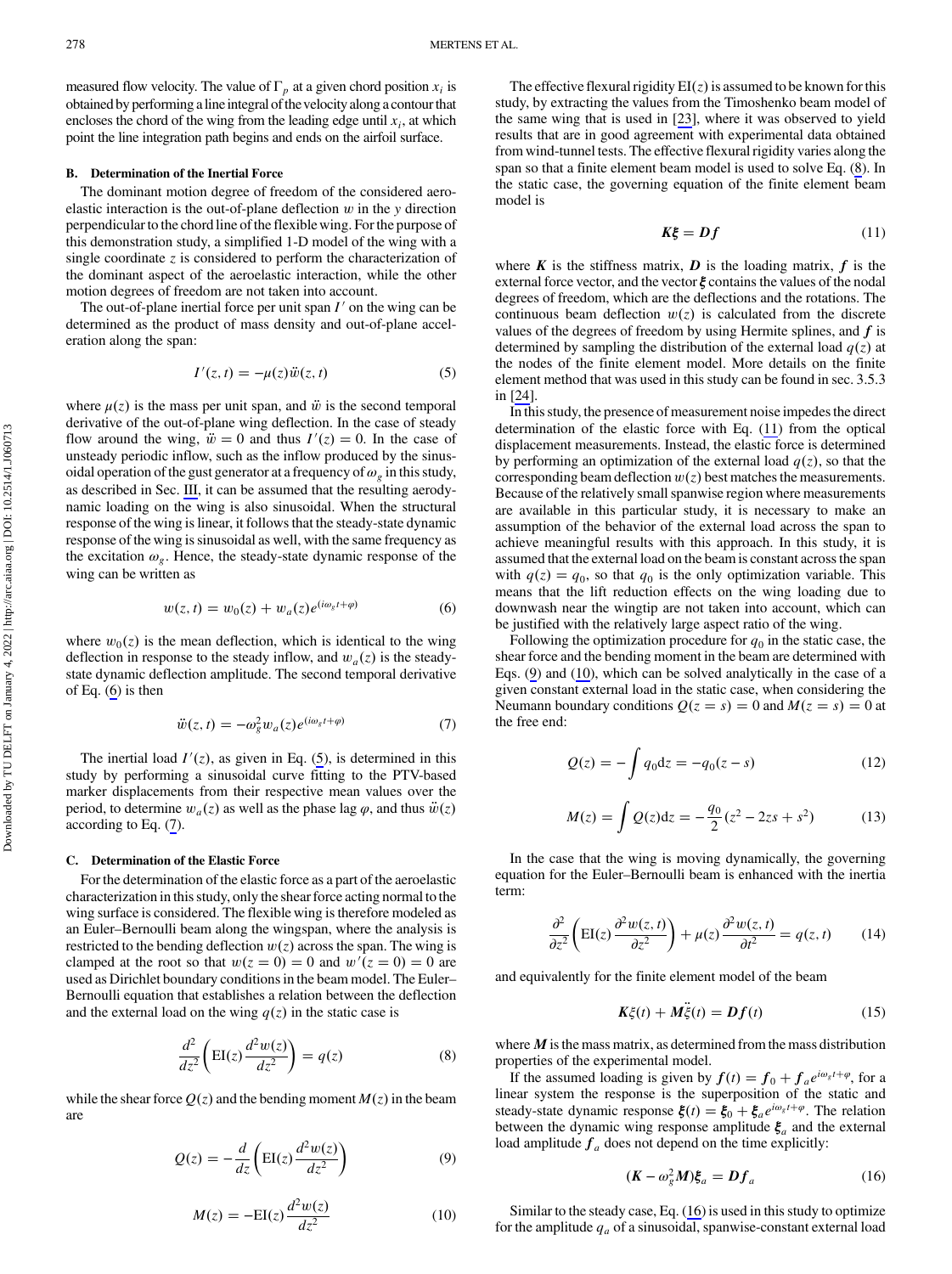<span id="page-4-0"></span>by fitting the finite element model beam deflection due to a given load to the wing deformation amplitude that is obtained from the experimental measurements. In this case, it is not trivial to derive analytical expressions for the shear force and the bending moment in the beam so that in the test case with unsteady inflow, these quantities are computed from the deflection with Eqs. ([9](#page-3-0)) and [\(10](#page-3-0)).

## III. Experimental Setup

## A. Wind-Tunnel Setup

The experiments were conducted in the Open Jet Facility of Delft University of Technology, which is a closed-loop open-test-section wind tunnel with an octagonal exit of  $2.85 \times 2.85$  m<sup>2</sup>. The wind tunnel is powered by a 500 kW electric motor, which drives a fan that can provide freestream velocities of up to 35m⋅s<sup>−</sup><sup>1</sup> in the test section. In this study, the freestream velocity was set to  $U_{\infty} = 14 \,\mathrm{m \cdot s^{-1}}$ , which corresponds to a Reynolds number of around  $2.3 \times 10^5$  based on the chord of the flexible wing. The wind-tunnel setup is shown in Fig. 3.

For this study, a gust generator is mounted at the wind-tunnel nozzle exit, which can generate various types of unsteady inflow conditions to the model in the test section [[25\]](#page-11-0). The following two experimental test cases are considered in this study: one test case with steady inflow, where the gust generator is not operated, and a second test case with periodic unsteady inflow, where the gust generator is operated continuously with a sinusoidal variation of the gust vane angle β according to  $\beta(t) = 5 \text{ deg } \times \sin(\omega_g t)$ , where  $\omega_g = 2\pi f_g$  is the angular frequency of the gust vane motion. The selected fre-



quency of  $f_g = 2$  Hz corresponds to a reduced frequency of  $k =$  $(f_g \pi c)/U_\infty = 0.11$  and is expected to cause appreciable unsteady aerodynamic effects on the flexible wing model [[26\]](#page-11-0).

To perform the PTV measurements of the flow, the freestream is seeded with HFSB flow tracers with a diameter of about 0.5 mm. The HFSBs are generated by a seeding generator that consists of 200 bubble-producing nozzles over an area of  $0.5 \times 1$  m<sup>2</sup>. The working principle of the bubble-producing nozzles is described in [\[27](#page-11-0)]. To improve the seeding concentration and to minimize the influence of the seeding generator on the turbulence intensity of the freestream, the seeding generator is placed in the settling chamber of the wind tunnel, upstream of the wind-tunnel nozzle, and is therefore not visible in Fig. 3.

## B. Flexible Wing Model

The experimental model is a rectangular wing with a chord length of  $c = 0.25$  m, a span width of  $s = 1.75$  m, and a NACA 0010 profile that is oriented at a geometric angle of attack of  $\alpha = 5$  deg with respect to the freestream. The wing was constructed in-house out of carbonfiber-reinforced epoxy unidirectional tailored laminates. Its inner structure is formed by 2 spars and 13 ribs, and the outer skin is divided into three spanwise regions of equal length with different laminate thickness and stiffness properties. The laminate properties were optimized to minimize the structural weight of the wing and to maximize the wing compliance. The design and manufacturing procedure of the flexible wing model is described in detail in [\[23\]](#page-11-0). To enable the PTV measurements of the wing displacement, a rectangular grid of white circular markers is spray painted on the surface of the wing model using a lasercut template. The markers have a diameter of 1.5 mm and the grid spacing is 30 mm. The marker grid on the wing is detailed in Fig. 4.

The flexible wing model is clamped to a six-component balance using an aluminum plug, which is glued to the bottom of the wing. The mass of the wing without the aluminum plug is 1.44 kg. The dynamic motion amplitude of the flexible wing in response to the unsteady inflow generated by the gust vanes is increased by inserting a wingtip mass of 0.40 kg, which reduces the frequency of the first bending mode of the wing from 5.4 to 3.3 Hz, which is close to the excitation frequency  $f_g$ , thus generating larger dynamic wing deformations. With the experimental parameters employed in this study, the maximum wingtip deflection is around 40 mm, corresponding to around 2% of the span.

The measurements of the six-component balance on which the wing is mounted are used for validation purposes of the loads at the root of the wing, as determined with the beam model based on the PTV measurements. Additionally, the wing model is equipped with a Luna HD6 fiber optic strain sensor that is mounted at midchord on the inside





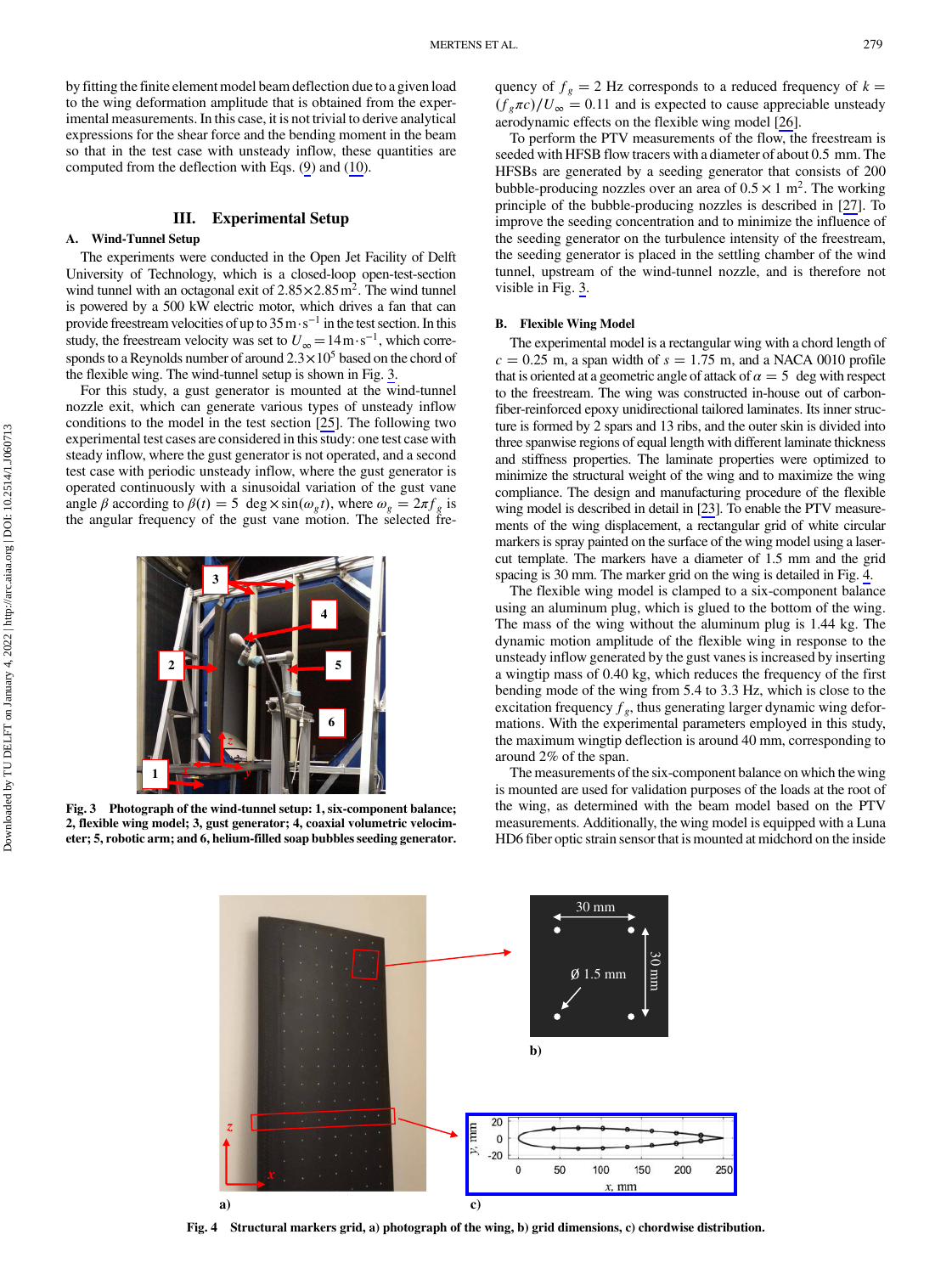<span id="page-5-0"></span>of the pressure side of the wing, from the root until  $z = 1.65$  m or 94% of the span. The strain measurements from the optical fiber installed in the wing are obtained with a Luna ODiSI data acquisition system and are used for validating the strains that are obtained from fitting the Euler–Bernoulli beam model to the PTV marker measurements.

### C. Particle Tracking Velocimetry System

The primary measurement component that is used for the PTV measurements is a LaVision MiniShaker Aero coaxial volumetric velocimetry (CVV) probe [[28\]](#page-11-0). The CVV features four complementary metal oxide semiconductor cameras for image acquisition that are mounted in a compact housing (dimensions  $130 \times 90 \times 80$  mm<sup>3</sup>) together with the coaxial illumination component, which consists of an optical fiber with a diverging lens at the end to illuminate the particles in the field of view of the cameras. As illumination source, a Quantronix Darwin-Duo Nd:YLF laser (25 mJ pulse energy at 1 kHz; wavelength of 527 nm) is connected to the other end of the optical fiber. The compactness of the CVV probe allows it to be mounted on a Universal Robots UR5 robotic arm, which has six motion degrees of freedom and a maximum reach of 0.85 m. The controlled positioning of the CVVin space with the robotic arm enables the measurement of several adjacent volumes without performing repeated calibrations of the CVV. Furthermore, it also allows a simple merging of the measurement volumes during postprocessing, which facilitates the measurement of flowfields around objects on a cubic meter scale [\[29](#page-11-0)].

The optical measurements of the flow and the structure are conducted with the maximum acquisition frequency of the CVV of  $f_s =$ 821 Hz and with the maximum camera sensor size for that acquisition frequency, which is  $704 \times 540$  pixel. Six different positions of the CVV with respect to the wing are used to obtain the flow measurements around the investigated wing section, with three different chordwise positions of the CVV on the pressure and suction sides, respectively. To achieve this, the optical measurement setup is installed successively on both sides of the wing. The combined size of the measurement volumes with this procedure is around 15 liters. For the case of steady inflow, 15,000 images are acquired per individual measurement volume. For the case of dynamic inflow, 98,520 images are acquired over 240 motion periods per measurement volume.

## IV. Integrated Measurement Approach

#### A. Data Processing

The complete data processing procedure that is followed in this study is illustrated in Fig. 5. The processing procedure for the acquired data begins with the separation of the flow tracers from the structural markers in the acquired images. This step improves the performance of the PTV algorithm Shake-the-Box because the appearance of the structural markers and the flow tracers in the images is not identical. After the separation is performed, a nonuniform optical transfer function [[30\]](#page-11-0) can be generated for the structural markers and the flow tracers separately. The removal of the structural information from the integrated measurement images is achieved with a temporal high-pass filter [[31\]](#page-11-0), exploiting the different timescales of the structural motion and that of the flow. In principle, reverse operation can be applied to obtain the image data of the structural markers without the flow tracer information using a temporal low-pass filter, as it was done in [\[15](#page-11-0)]; however, in this study, this step is not directly necessary because the observed phenomena are either steady or periodic, and thus repeatable over time. This means that the isolated structural marker information can be simply obtained by acquiring images without operating the HFSB seeding generator, as shown in Fig. 6. This approach is advantageous because it allows the modification of the camera sensor size to the maximum of  $704 \times$ 636 pixel, which permits the simultaneous measurement of all markers along the chord with just one acquisition at a sampling frequency  $f_s = 500$  Hz. These additional measurements of only the structural motion are conducted only on the pressure side of the wing. It is presumed that the measurements from the other side of the wing do not provide any additional information, given the relatively low



Fig. 5 Data processing procedure for the aerodynamic and structural measurements.



Fig. 6 PTV image data processing: a) integrated measurement, b) flow tracers, c) structural markers.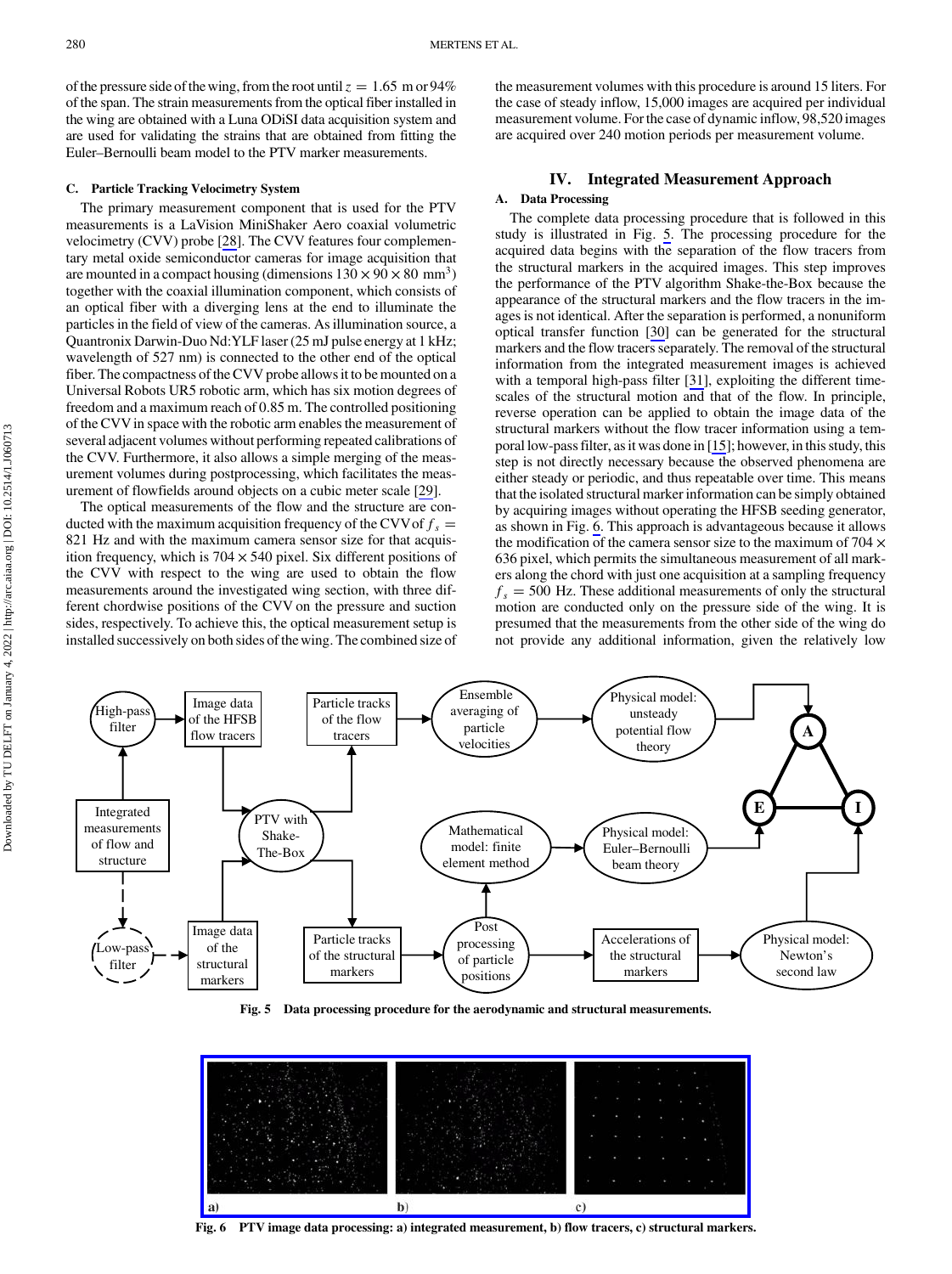density of the marker grid, the small deformation of the investigated spanwise region, and the relatively low complexity of the structural model that is used to analyze these measurements, which does not consider shear deformations.

After separating the flow and structural information, the next step is to apply the particle tracking algorithm. The method used for obtaining the PTV measurements consists of the following three steps that are performed separately for the flow and the structure: first, a volume selfcalibration [\[32](#page-11-0)] is performed, then an optical transfer function is generated, and afterward the Shake-the-Box algorithm is applied. Results are obtained in terms of individual particle tracks, with position, velocity, and acceleration of each particle over time, for both the structural markers and the flow tracers in separate files. Once the track data of the flow tracers are obtained, the velocities of the flow tracer tracks are ensemble averaged to a 3-D Cartesian grid with a spacing of 2.5 mm, using a top-hat filter approach with cubic bins of  $10 \times 10 \times 10$  mm<sup>3</sup>, as described in [\[33](#page-11-0)]. For the measurements obtained in the case of steady inflow, the particle tracks obtained from all acquired images are combined in the ensemble-averaging procedure. For the measurements with dynamic periodic inflow, the particle tracks are ensemble averaged in a phase-averaged sense based on the recorded signal of the gust generator motion, where the particle tracks are assembled in 100 temporal bins, each spanning 1% of the gust excitation period  $T = f_g^{-1}$ .

The particle tracks of the structural markers are processed in two different postprocessing procedures for the cases of steady and unsteady inflows, respectively. In the case of steady inflow, the marker track positions within a radius of 10 mm are averaged to obtain the mean position of the observed grid of markers in space. This step is necessary to overcome the relatively large random error in the position measurement of the markers, which has a typical value on the order of 1 mm [[15\]](#page-11-0). The same procedure is then repeated for a reference measurement of the marker positions without wind-tunnel operation. Subsequently, the difference between the two grids is calculated to obtain the static deflection of the wing. The physical model is then fitted to these results to determine the elastic forces, as explained in Sec. [II](#page-2-0). For the analysis of the test case with unsteady inflow, only the amplitude of the deflection around the mean is required in the physical model for the determination of the inertial force and the elastic force, as the considered linear elastic theory suggests that the mean value of the deflection is given by the result for the case of steady inflow. The marker position measurements over time are phase averaged in 100 temporal bins, which is identical to the processing of the flowfield so that the combination of the model position with the flowfields is coherent. The mean value of these position measurements per marker over the entire period is then subtracted from the phase-averaged positions to obtain the dynamic displacement of the respective marker over the cycle. In both test cases, no significant relation was observed between the chordwise position of the marker and the deflection, indicating negligible twist of the wing, allowing the marker information to be averaged along the chord. This also supports the assumption that measuring on only one side of the wing is sufficient because the cross section of the wing is not deforming. As shown in Fig. [5](#page-5-0), the physical model for the determination of the elastic force requires the position measurements as input, while the determination of the inertial force requires measurements of the acceleration, which are computed from a sinusoidal fit to the phase-averaged position measurements in time.

#### B. Closure of Collar's Triangle

After the aerodynamic, inertial, and elastic forces are determined with the three described methods from the integrated measurements, the results can be combined in an internal validation procedure, where the physical agreement of the three different models with each other can be quantified. To visualize the different forces acting on the wing, a free-body diagram of a wing section between the spanwise positions  $z_1$  and  $z_2$  is illustrated in the free-body diagram in Fig. 7.

The equilibrium of the forces acting on the wing section in the direction of the deflection  $w$  in Fig. 7 is as follows:



Fig. 7 Free-body diagram of a wing section.

$$
\int_{z_1}^{z_2} q(z, t) dz - Q(z_1, t) + Q(z_2, t) - \int_{z_1}^{z_2} \mu(z) \ddot{w}(z, t) dz = 0
$$
 (17)

The three forces in Collar's triangle that are involved in a dynamic aeroelastic interaction (aerodynamic force A, elastic force E, and inertial force  $I$ ) can be recognized in Eq. (17):

$$
A = \int_{z_1}^{z_2} L'(z, t) dz = \int_{z_1}^{z_2} q(z, t) dz
$$
 (18)

$$
E = -Q(z_1, t) + Q(z_2, t)
$$
 (19)

$$
I = \int_{z_1}^{z_2} I'(z, t) dz = - \int_{z_1}^{z_2} \mu(z) \ddot{w}(z, t) dz \tag{20}
$$

which means that the dynamic equilibrium of forces, which is given by Eq. (17), can be stated as  $A + E + I = 0$  for the wing segment that is investigated in this study. This requirement is verified in this study by calculating a measurement residual, defined as  $\delta = A + E + I$ , which is then used to quantify the error of the considered approach.

## V. Results

## A. Steady Inflow

For the test case with steady inflow, the aerodynamic force is determined from the measured flow velocity field and the elastic force is determined from the marker position measurements, while the inertial force is zero. The reaction force and moment at the root in the finite element model, which is used to determine the elastic force in the investigated wing section, can be validated against the balance measurements. The strain that results from the application of the determined external force to the beam model is compared with the optical strain fiber measurements. The elastic force on the segment is in equilibrium with the aerodynamic force in the absence of inertial forces so that a comparison of the two forces is performed and the residual of the considered approach is computed.

### 1. Elastic Force

The result for the deflection  $w(z)$  of the finite element beam model as fitted to the PTV marker displacement measurements is shown in Fig. [8](#page-7-0). The standard deviation  $\sigma$  in displacement for the seven chordwise markers that were used to produce one average displacement per spanwise position has values in the range of 0.28 mm  $< \sigma$  < 0.61 mm. After updating the value of the external load  $q_0$  with an optimization procedure to achieve the best match of the beam model with the displacement measurements, as described in Sec. [II.C](#page-3-0), the agreement between the beam deflection and the chordwise-averaged marker displacement is very good, with an root-meansquared (rms) value of the difference between the measurement and model of 0.10 mm.

The result for the deflected shape can be validated against the measurements from the optical strain fiber that is installed inside the skin on the pressure side of the wing. For this purpose, the strains according to the beam model are computed from the deflection line by using the equation for the strain of an Euler–Bernoulli beam: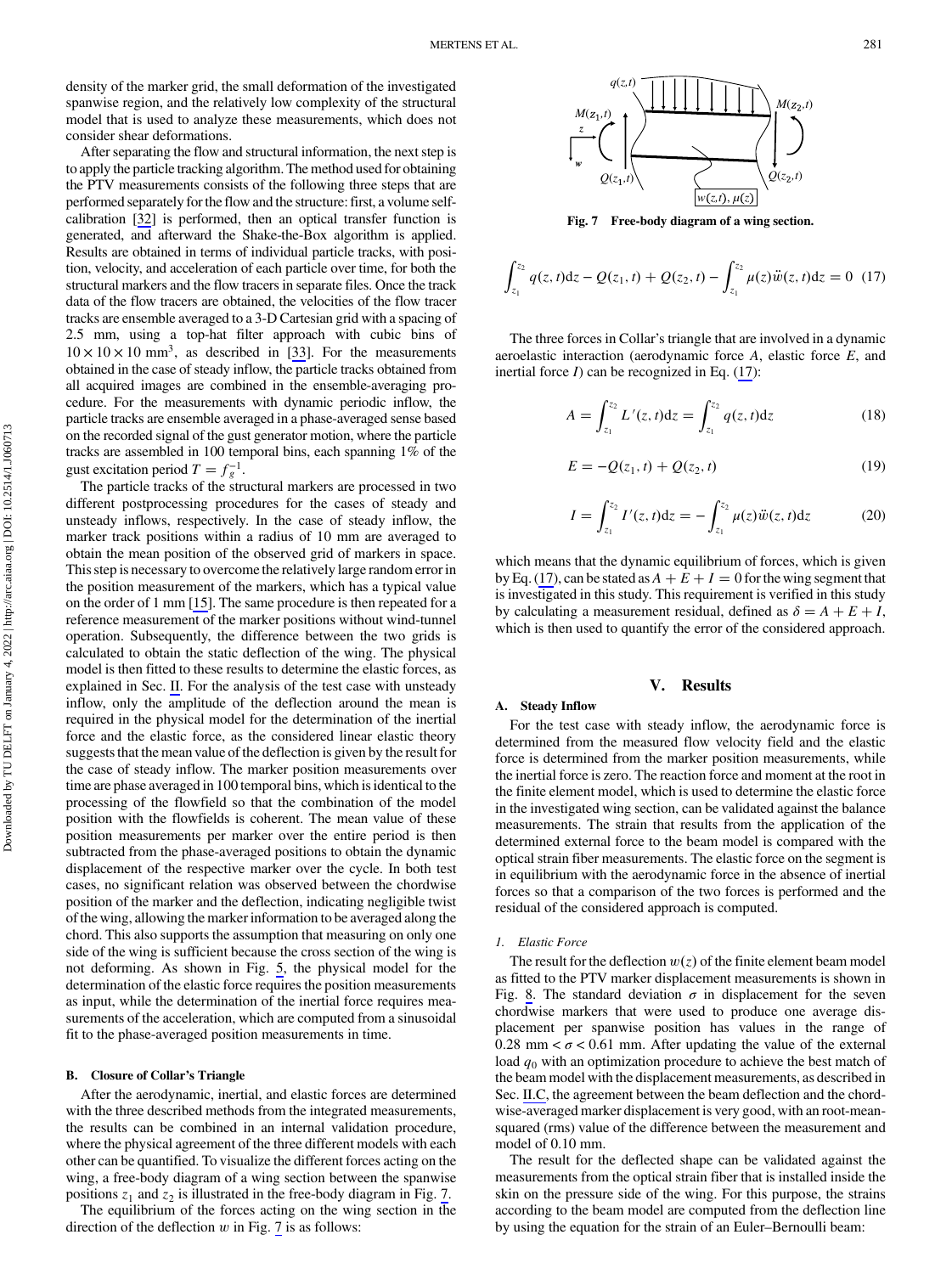<span id="page-7-0"></span>

Fig. 8 Finite element beam model fitted to the static PTV measurements.

$$
\varepsilon = -\frac{d^2 w}{dz^2} h_1 \tag{21}
$$

where  $h_1 = 11$  mm is the distance of the optic fiber from the elastic axis of the beam, which is assumed to be at the chord line of the wing. The comparison between the strain measurement and the model strain is shown in Fig. 9. The cross-sectional stiffness properties of the wing change at  $z/s = 1/3$  and  $z/s = 2/3$ , as described in [\[23](#page-11-0)], which results in a discontinuity of the strain in the beam model at these locations. In contrast, the strain fiber is installed on the inside of the surface at the pressure side of the wing, where the stiffness properties only change at  $z/s = 1/3$ ; therefore, the strain that is measured with the optical fiber is only discontinuous at that location and not at  $z/s = 2/3$ . Apart from this difference, the agreement between the model and the measurement is very good.

The result for the external load  $q_0$  can be used to calculate the shear force and the bending moment at the root of the flexible wing with Eqs. [\(12](#page-3-0)) and ([13\)](#page-3-0). The value for the shear force can be directly compared to the force measurement of the balance, as shown in Table 1, where the mean value and one standard deviation of the balance measurements are given. For the comparison of the bending



Fig. 9 Comparison of the strain between the finite element beam model and the optic fiber measurements.

Table 1 Comparison of model reaction forces at the root clamp with balance measurements

| Quantity                     | <b>Balance</b><br>measurement                                          | Finite element<br>model | Relative<br>error, $%$ |
|------------------------------|------------------------------------------------------------------------|-------------------------|------------------------|
| Root shear force<br>$Q(z=0)$ | $-15.82 + 1.73$ N                                                      | $-17.34$ N              | 9.64                   |
| $M(z=0)$                     | Root bending moment $-13.20 \pm 0.84$ N $\cdot$ m $-15.18$ N $\cdot$ m |                         | 14.94                  |
| CР                           | $0.477 \times s$                                                       | $0.5 \times s$          | 4.84                   |

moment with the balance measurement, the distance from the center of the balance to the root of the wing  $h_2 = 334$  mm has to be considered. The root bending moment from the balance is determined from the balance measurements of the shear force and the moment under the assumption that no external bending moment is applied on the wing:

$$
M(z=0)_{\text{balance}} = M_{\text{balance}} - Q_{\text{balance}} \times h_2 \tag{22}
$$

A modeling assumption that is considered as a source of the observed differences in shear force and bending moment in Table 1 is that of a constant external load along the span. The validity of this assumption can be assessed by calculating the spanwise center of pressure (CP; m):

$$
CP = \frac{M(z=0)}{Q(z=0)}
$$
 (23)

The balance measurements in Table 1 reveal that CP is located slightly further inward on the wingspan than in the assumed case of a spanwise-constant load, where CP is located at midspan, differing by less than 5%, which indicates that the constant-load assumption is not the dominant source of error in the considered approach.

#### 2. Aerodynamic Force

A section of the ensemble-averaged flowfield, located at  $z/s = 0.90$ , is shown in Fig. 10, together with the position of the wing section that is determined from the marker position measurements. Furthermore, the black rectangle in the plot indicates an exemplary rectangular integration contour for the calculation of the circulation around the airfoil. The shown integration contour is positioned such that a minimum distance of 25 mm, which is equivalent to 0.1 chord lengths, to the surface of the wing is observed in all directions.

The circulation measurement that is obtained from the flowfield is used to calculate the section lift with the Kutta–Joukowski theorem [Eq. [\(1\)](#page-2-0)], as shown for all spanwise sections, where flow measurements were conducted in Fig. [11](#page-8-0). In theory, the result for the lift is independent of the choice of the integration contour around the airfoil, which is used to determine the circulation. To reduce the sensitivity of the lift to the random error in the flow velocity measurements, the lift is therefore computed as the average of the lift values that are obtained when

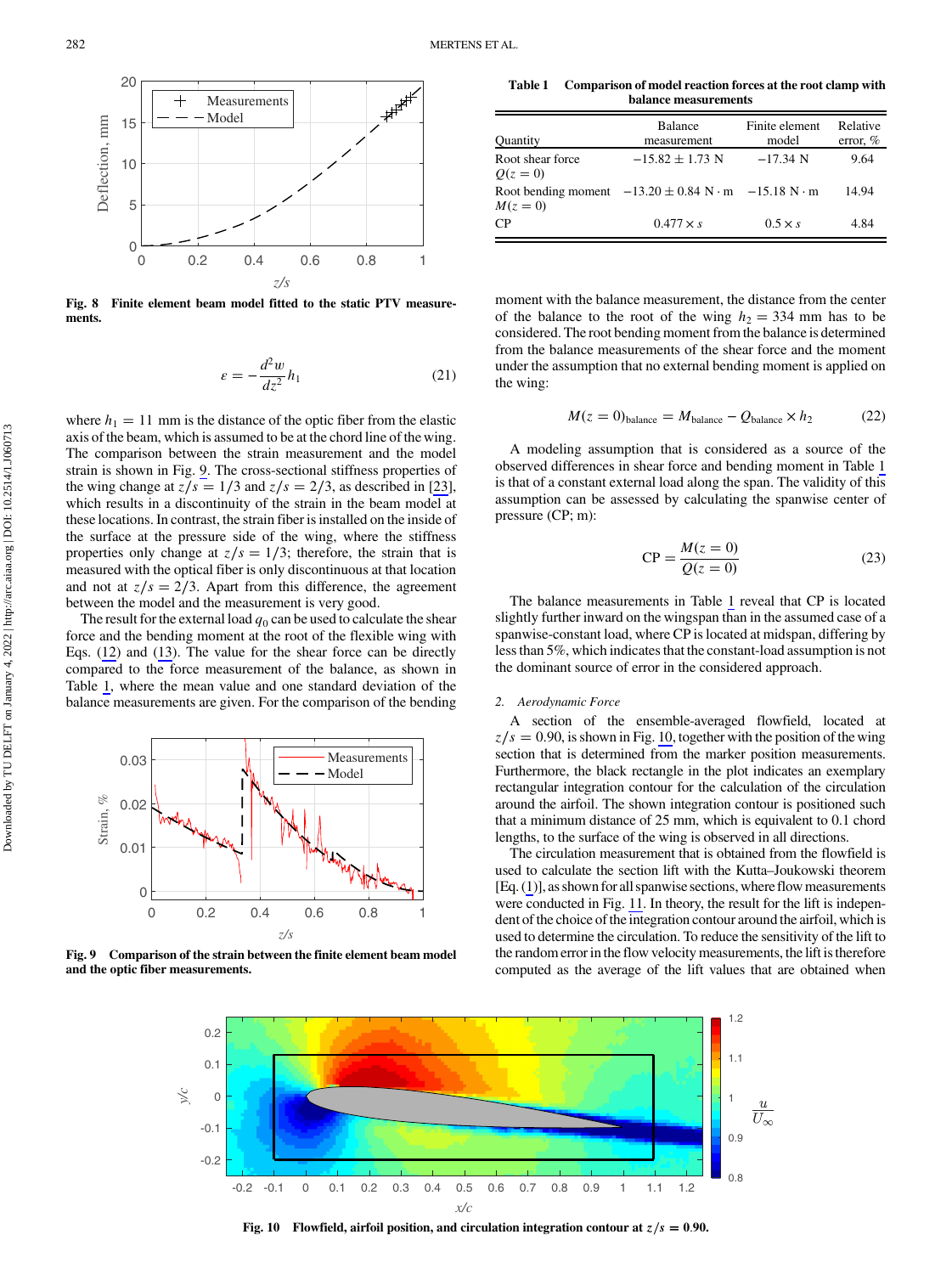<span id="page-8-0"></span>

Fig. 11 Lift from the Kutta–Joukowski theorem in the investigated wing section.

varying the distance of the rectangular circulation integration contour to the wing surface from  $0.05$  to  $0.2$  chord lengths in  $0.025c$  increments, for each spanwise position. The spanwise average of the standard deviation of the circulation obtained with the different integration contours is  $\sigma \Gamma_b = 0.004 \text{ m}^2/\text{s}$ , which is less than 1% of the spanwise average of the circulation,  $\Gamma_b = 0.523 \text{ m}^2/\text{s}$ . The variations in the lift that result from using the different circulation integration contours were used to indicate the lift uncertainty in Fig. 11, where the error bars represent one standard deviation.

The aerodynamic force that is exerted on the investigated wing segment can be compared with the elastic force that is determined from the marker measurements with the finite element model. When considering the wing segment between  $z_1/s = 0.85$  and  $z_2/s = 0.9$ , the aerodynamic force on the segment can be calculated from the lift distribution shown in Fig. 11 with a trapezoidal integration:

$$
A = \int_{z_1}^{z_2} L'(z) dz = 0.7691 \,\mathrm{N} \tag{24}
$$

while the elastic force on the segment with  $q_0 = 9.91 \text{ N} \cdot \text{m}^{-1}$  is

$$
E = -Q(z_1) + Q(z_2) = q_0(z_1 - z_2) = -0.8672 \,\text{N} \tag{25}
$$

According to the equilibrium of forces in Collar's triangle for the case of static aeroelasticity, the two forces  $A$  and  $E$  on the segment are equivalent in the absence of structural motion, and hence inertial forces, which leads to the quantification of the observed measurement residual as  $\delta = A + E = -0.0981$  N. The value for the measurement residual is used to calculate a relative error of the considered approach for the case of steady inflow. To provide a reference force, the balance measurement of the shear force at the root is scaled by the fraction of the investigated wing section, which is  $(z_2 - z_1)/s = 0.05$ . This yields a reference force value of −0.791N with a corresponding relative residual of  $\varepsilon = 12.41\%$  for the case of steady inflow, which is accredited to the difference between the elastic properties of the wing and the beam model, and to the drop in lift toward the tip due to downwash effects, which is observed in Fig. 11, but not considered in the structural model.

### B. Unsteady Periodic Inflow

For the dynamic aeroelastic test case with unsteady periodic inflow, all three forces in Collar's triangle have to be considered. The analysis of the dynamic structural motion is based on the assumption of a linear elastic response to a sinusoidal external forcing. The result of a sinusoidal fit to the marker position measurements can be used to validate this assumption and to determine the acceleration, and hence the inertial force on the investigated wing segment. The amplitude of the marker displacement measurements is used to determine the amplitude of the dynamic elastic force with the finite element model. The unsteady aerodynamic force is determined from the measured flowfields and is subsequently compared to the inertial and elastic forces according to the equilibrium of forces in Collar's triangle.

## 1. Inertial Force

For the determination of the inertial force, the acceleration is determined from the phase- and chordwise-averaged marker displacement measurements by fitting a sinusoidal curve according to Eq. [\(6\)](#page-3-0) through the measurements. The result is shown in Fig. 12, for the spanwise position at  $z/s = 0.90$ . The sinusoidal fit is seen to be a very good representation of the actual measurements, with an rms of the difference between the fit and the measurements of around 0.2 mm, which is less than the typical standard deviation of the measurements during the phase and chordwise averaging of the marker measurements, which is around 0.3 mm.

The discrete amplitude measurements that are obtained at the spanwise positions of the fiducial markers are used to estimate the continuous behavior of the wing motion in the investigated region. Because the measurements are performed near the tip, it can be assumed that the wing deformations in the sense of spanwise curvature are small and the measured amplitudes can be fitted with a linear curve, which is confirmed in Fig. 13.

With the obtained linear relation between the spanwise position on the investigated wing segment and the amplitudes of the sinusoidal fit according to Eq. ([6](#page-3-0)), it is possible to determine the inertial forces on the segment between  $z_1$  and  $z_2$  with Eq. [\(7\)](#page-3-0). Furthermore, the amplitude value of the linear fit at  $z/s = 0.875$  is used for the determination of the elastic force in the following.

### 2. Elastic Force

For the determination of the elastic force in the dynamic case, the amplitude of the sinusoidal forcing  $q_a$  is determined from the observed wing motion amplitude  $w_a$ . For that, the finite element formulation of the dynamic beam bending motion in Eq. [\(16](#page-3-0)) is solved in an optimization procedure for  $q_a$  that minimizes the difference in displacement amplitude between the model and the measurement, as described in Sec. [II.C.](#page-3-0) With the resulting finite element degrees of freedom  $\xi_a$  that are the best fit to the experimental data, the dynamic behavior of the finite element model degrees of freedom is given as  $\xi_a e^{i\omega_s t + \varphi}$ , where the phase was aligned with the sinusoidal fit of the marker measurements so that  $\varphi = 0$ .

From this result for  $\xi(t)$ , the continuous time-dependent deflection  $w(z, t)$  is calculated with the Hermite spline interpolation for each time step. Then, the shear force  $Q(z, t)$  and bending moment  $M(z, t)$ 



Fig. 12 Phase-averaged marker displacement from the mean and sinusoidal fit for  $z/s = 0.90$ .



Fig. 13 Marker displacement amplitudes in the investigated region and linear fit.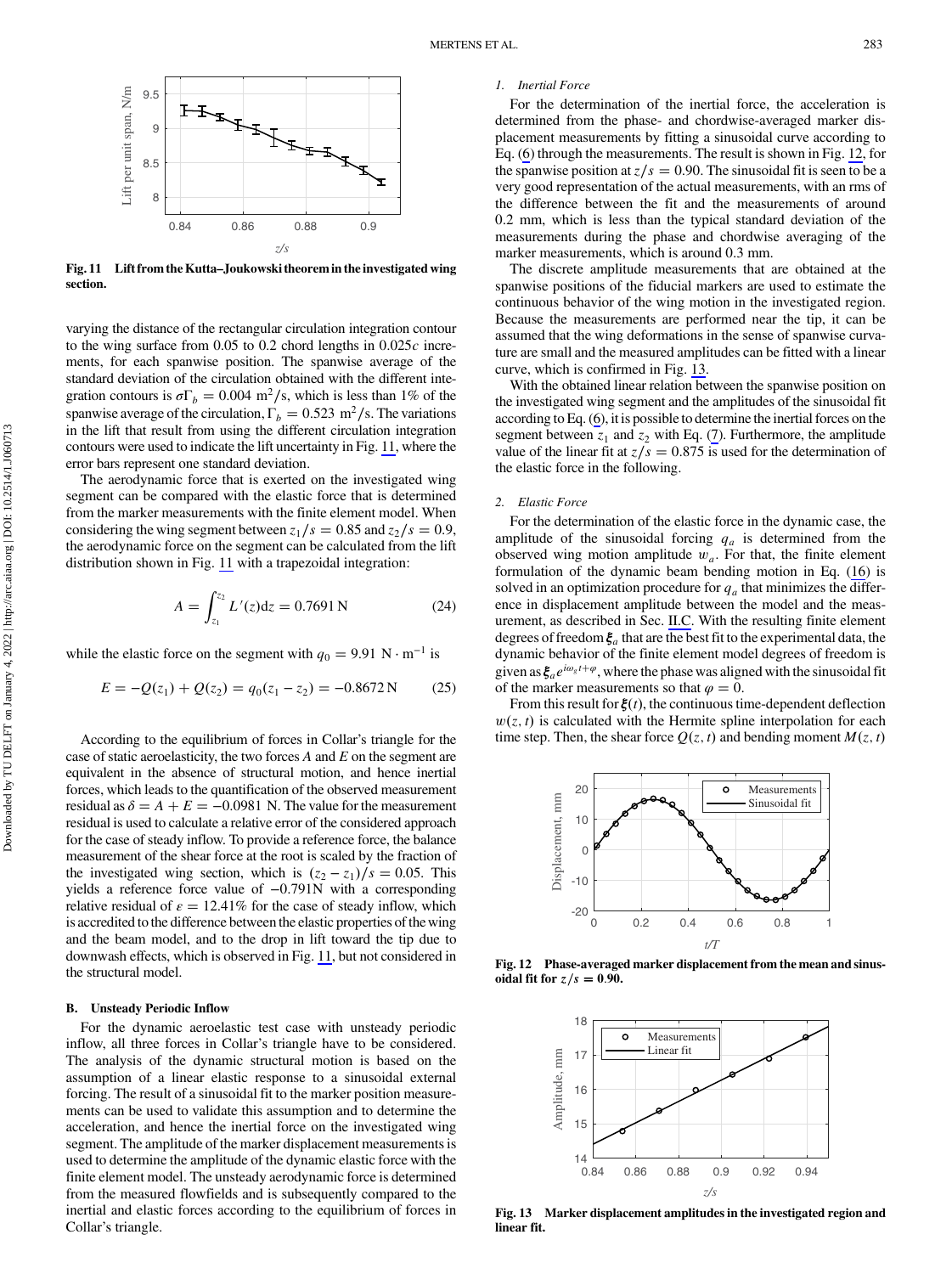along the span are obtained with Eqs. [\(9\)](#page-3-0) and ([10](#page-3-0)) from the deflection by using a second-order-accurate finite difference scheme. With the results of this procedure, the dynamic component of the shear force and the bending moment for comparison with the dynamic component of the balance measurements can be computed over the period. The comparison is shown in Fig. 14, where the mean value has been subtracted from the balance measurements.

The rms value of the difference between the model and the measurement is 1.43 N for the shear force and  $1.26$  N ⋅ m for the bending moment, corresponding to a relative error of 17.10% and 15.01%, respectively, using the rms of the balance measurements as a reference. The phase alignment between the model and the measurement is very good for both the force and the moment, with phase differences of less than 0.5% of the period determined by cross correlating the signals.

## 3. Aerodynamic Force

The phase-averaged unsteady flowfield and the corresponding wing position as determined from the marker tracks are shown for four phase instants over the period in Fig. 15. The effect of the impinging gusts is evident in the plots, with a visibly enlarged and reduced region of accelerated flow over the suction surface of the wing at  $t/T = 0.25$  and  $t/T = 0.75$ , respectively.

The calculation of the unsteady lift with Eq. [\(4](#page-2-0)) requires the determination of the circulation distribution on the airfoil over the entire period. The partial circulation  $\Gamma_p(x, t)$  is obtained by performing line integrals of the measured velocity, as defined in Sec. [II](#page-2-0), for each phase instant. Similar to the test case with steady inflow, the position of the integration path is varied to reduce the effect of the random error in the flow velocity measurements on the result for the circulation. However, in this case, only the positions of the line segments that are upstream, above, and below the airfoil are varied, whereas the downstream segment remains fixed at the particular  $x$  location on the airfoil to determine the value of  $\Gamma_p(x, t)$  at that specific location. To determine the overall bound circulation around the airfoil  $\Gamma_b(t) = \Gamma_p(x = c, t)$ , the downstream segment of the integration path also remains fixed just behind the trailing edge of the airfoil, so that the varying circulation that is shed into the wake in the unsteady case following Kelvin's theorem is not affecting the determined result for the bound circulation  $\Gamma_b(t)$ . The mean value over the period of the standard deviation of the circulation obtained with different integration contours, as described previously, is  $\sigma \Gamma_b(t) = 0.024 \text{ m}^2/\text{s}$ , which is increased by a factor of around 6 with respect to the standard deviation of the circulation that was obtained with a similar procedure for the test case with steady inflow. This increase results from the higher level of random error in the phase-averaged measurements of the unsteady periodic inflow when compared to the steady case, because the number of acquired images is approximately 15 times smaller for a time span of 1% of the period  $T$  in the unsteady inflow case than in the case with steady inflow. To reduce the level random error in the measurement, the determined time series of  $\Gamma_p(x, t)$  is fitted with a sinusoidal curve for each chordwise position. Furthermore, the partial circulation is averaged across the span in the region  $z_1$  to  $z_2$  so that the average lift per unit span onthe investigated wing segment is determined. The result is shown for four different phase instants in Fig. [16](#page-10-0).

By using Eq. [\(1\)](#page-2-0) together with the overall bound circulation around the airfoil  $\Gamma_b(t)$ , as determined from the unsteady flowfields, the quasi-steady lift is obtained. To determine the unsteady lift, the additional flow acceleration term is computed from the time series of the circulation distribution with Eq. [\(4\)](#page-2-0). Both lift curves over the



Fig. 14 Dynamic component of the root loads from the finite element model in comparison with the balance measurements, a) root shear force, b) root bending moment.



Fig. 15 Flowfield and airfoil position for four different phase instants at  $z/s = 0.88$ .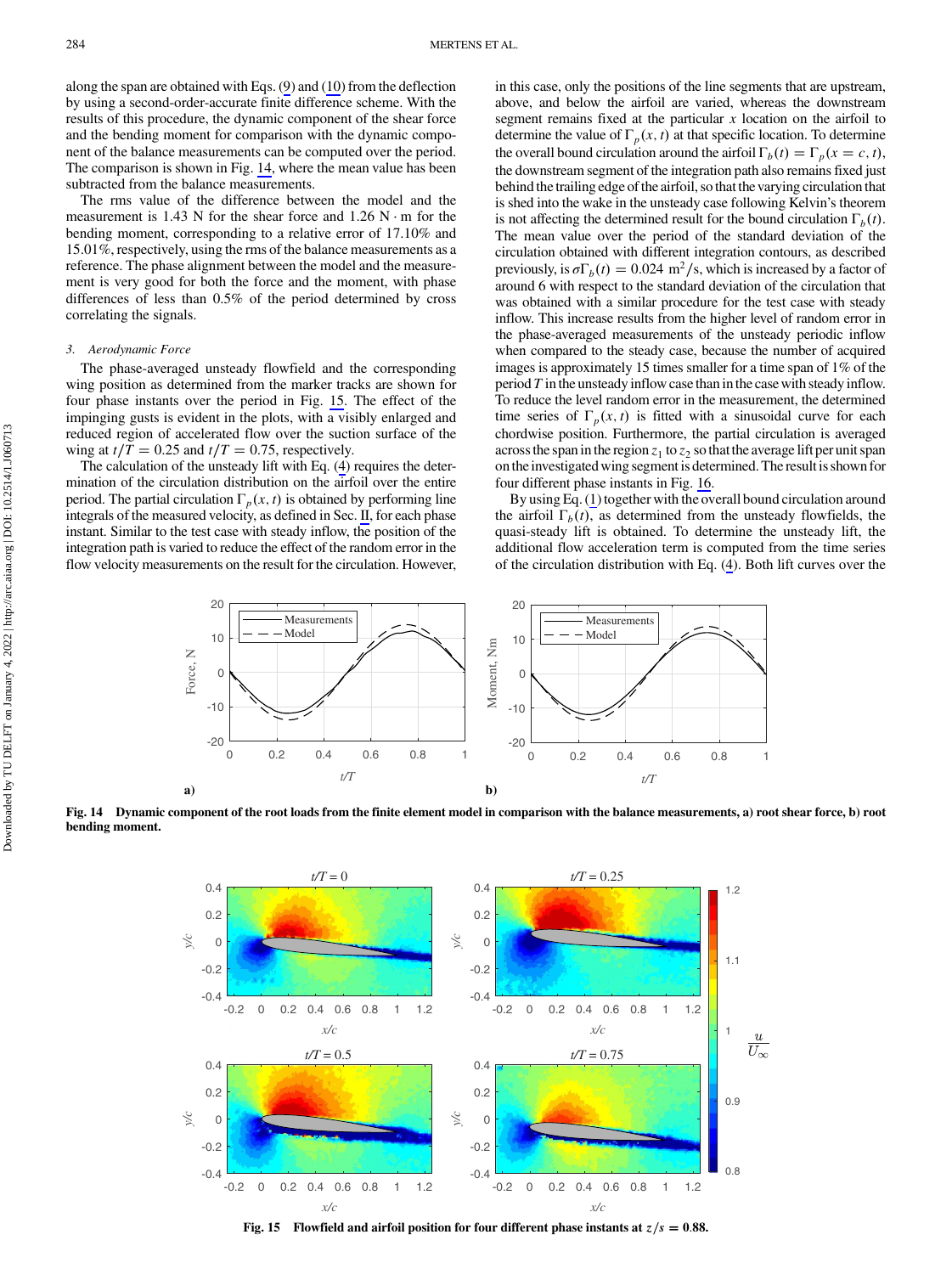<span id="page-10-0"></span>

Fig. 16 Partial circulation along the chord for three different phase instants.

period are shown in Fig. 17. The unsteady lift curve as determined from the sinusoidal fit is similar to the quasi-steady lift curve. As a result of including the flow acceleration term in Eq. ([4](#page-2-0)), the amplitude of the unsteady lift is decreased by 0.7% compared to the quasisteady lift, and the curve is shifted by −2.70% of the period. The lag of the lift with respect to the dynamic motion of the wing is reduced from 3.62% to 0.92% of the period when including the flow acceleration term, which leads the quasi-steady lift in phase.

#### 4. Closure of Collar's Triangle

After the three forces in the dynamic aeroelastic interaction are determined based on the PTV measurements, the results can be compared with each other to validate the physical models based on the equilibrium of forces. The aerodynamic and inertial forces on the segment are determined directly with an integration of the obtained results from  $z_1$  to  $z_2$ . For the determination of the elastic force on the segment, the amplitude of the dynamic motion of the finite element degrees of freedom  $\xi_a$  is combined with the solution in the case of steady inflow  $\xi_0$  to yield the dynamic result  $\xi(t) = \xi_0 + \xi_a e^{i\omega_g t + \varphi}$ , which is used to calculate the shear forces  $Q(z_1, t)$  and  $Q(z_2, t)$  with finite differences. The results for the three forces on the investigated wing segment are shown in Fig. 18. Additionally, the value of the residual  $\delta$  is shown over the period.

The maximum absolute value of  $\delta$  over the period is 0.158 N at  $t/T = 0.23$ , which is near the maximum values of the elastic and aerodynamic force magnitudes. The rms value of  $\delta$  over the period is



Fig. 17 Quasi-steady and unsteady lift over the period.



Fig. 18 Three forces in Collar's triangle  $A, E, I$  as determined from the PTV measurements and residual  $\delta$ .

0.0964 N, which corresponds to an error of 11.72% of the reference force from the balance, which is the mean value over the period of the measured root shear force, scaled by the fraction of the investigated wing section. This value of the error in the dynamic aeroelastic test case is very similar to the value of the error in the static aeroelastic test case. It can therefore be assumed that the sources of error are the same as in the static case, especially when considering that the result from the static test case has been used to obtain the result for the dynamic shear force. As a consequence, it is noted that the added complexity of the dynamic test case, with considerable unsteady aerodynamic and inertial forces, is suitably accounted for with the applied methods and does not lead to significant additional sources of error.

## VI. Conclusions

This study demonstrated the possibility to fully characterize the aeroelastic response of a flexible wing in terms of all three force components in Collar's triangle, based on nonintrusive PTV measurements with a single measurement and data processing system. To perform the measurements of the aeroelastic interaction between the flexible wing and the flow, the freestream was seeded with HFSB and the flexible wing model was painted with a grid of fiducial markers. The optical measurements of the flow and the structure were conducted with a CVV probe mounted on a robotic arm, and both data sets were processed with the PTV algorithm Shake-the-Box. This integrated measurement approach requires minimal instrumentation of the wing model, and therefore provides a strategy that considerably simplifies the simultaneous measurement of the aerodynamic and structural response in aeroelastic experiments.

After applying custom postprocessing procedures for the particle tracks of the flow and structure separately, the three different forces in the aeroelastic interaction were determined from the results of the PTV measurements using three different methods. The inertial force was determined as the product of mass and acceleration, whereas the aerodynamic force was determined with an unsteady potential flow model, and the elastic force was determined with a finite element beam model. The physical agreement between the forces from the three models was similar to the agreement between the elastic force and the reference data from the balance measurements, which supports the results for the aerodynamic and inertial forces, and indicates that the structural model should be calibrated with additional structural measurements of the wing, to achieve a better characterization result.

In this demonstration study, physical models of relatively low complexity were used to determine the forces from the measurement data. However, the complexity of the aerodynamic and structural models that are used to analyze the measurements, which are obtained with the considered integrated measurement approach, could be increased if required. This would be necessary in particular in the case of nonlinear aerodynamic effects due to flow separation, or large structural deformations that cannot be modeled with the linear theory of small deflections.

### Acknowledgment

This work has been carried out in the context of the HOMER (Holistic Optical Metrology for Aero-Elastic Research) project that has received funding from the European Union's Horizon 2020 research and innovation programme under grant agreement No. 769237.

### References

- [1] Collar, A. R., "The Expanding Domain of Aeroelasticity," Aeronautical Journal, Vol. 50, No. 428, 1946, pp. 613–636.
- [2] Pike, E. C., "Manual on Aeroelasticity," AGARD, Rept. 578, 1971.
- [3] Livne, E., "Future of Airplane Aeroelasticity," Journal of Aircraft, Vol. 40, No. 6, 2003, pp. 1066–1092. <https://doi.org/10.2514/2.7218>
- [4] Tang, D., and Dowell, E., "Experimental Aeroelastic Models Design and Wind Tunnel Testing for Correlation with New Theory," Aerospace,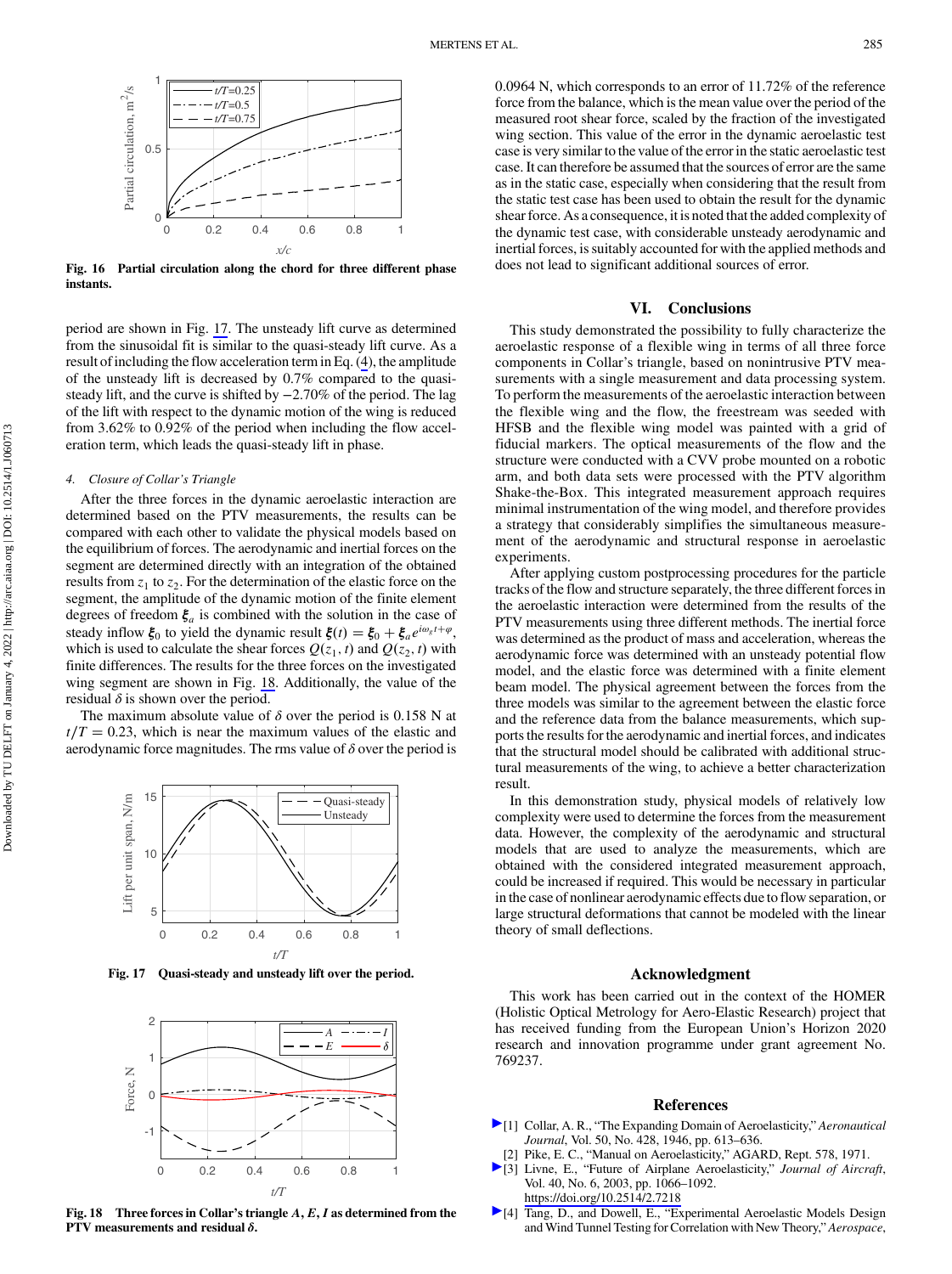[https://doi.org/10.3390/aerospace3020012.](https://doi.org/10.3390/aerospace3020012)

- <span id="page-11-0"></span>[5] Raffel, M., Willert, C. E., Scarano, F., Kähler, C. J., Wereley, S., and Kompenhans, J., Particle Image Velocimetry: A Practical Guide, 3rd ed., Springer, Cham, Switzerland, 2018, Chap. 9. [https://doi.org/10.1007/978-3-319-68852-7.](https://doi.org/10.1007/978-3-319-68852-7)
- [6] Pan, B., "Digital Image Correlation for Surface Deformation Measurement: Historical Developments, Recent Advances and Future Goals," Measurement Science and Technology, Vol. 29, No. 8, 2018, pp. 1–32. <https://doi.org/10.1088/1361-6501/aac55b>
- [7] Marimon Giovannetti, L., Banks, J., Turnock, S. R., and Boyd, S. W., "Uncertainty Assessment of Coupled Digital Image Correlation and Particle Image Velocimetry for Fluid-Structure Interaction Wind Tunnel Experiments," Journal of Fluids and Structures, Vol. 68, Jan. 2017, pp. 125–140.
- <https://doi.org/10.1016/j.jfluidstructs.2016.09.002> [8] Zhang, P., Peterson, S. D., and Porfiri, M., "Combined Particle Image
- Velocimetry/Digital Image Correlation for Load Estimation," Experimental Thermal and Fluid Science, Vol. 100, Jan. 2019, pp. 207–221. [https://doi.org/10.1016/j.expthermflusci.2018.09.011.](https://doi.org/10.1016/j.expthermflusci.2018.09.011)
- [9] Liu, T., Montefort, J., Gregory, J., Palluconi, S., Crafton, J., and Fonov, S., "Wing Deformation Measurements from Pressure Sensitive Paint Images Using Videogrammetry," 41st AIAA Fluid Dynamics Conference and Exhibit, AIAA, Reston, VA, 2011, pp. 1–31. <https://doi.org/10.2514/6.2011-3725>
- [10] Schanz, D., Gesemann, S., and Schröder, A., "Shake-The-Box: Lagrangian Particle Tracking at High Particle Image Densities," Experiments in Fluids, Vol. 57, No. 5, 2016, pp. 1–27. <https://doi.org/10.1007/s00348-016-2157-1>
- [11] Scarano, F., Ghaemi, S., Caridi, G. C. A., Bosbach, J., Dierksheide, U., and Sciacchitano, A., "On the Use of Helium-Filled Soap Bubbles for Large-Scale Tomographic PIV in Wind Tunnel Experiments," Experiments in Fluids, Vol. 56, No. 2, 2015, pp. 1–12. <https://doi.org/10.1007/s00348-015-1909-7>
- [12] Huhn, F., Schanz, D., Gesemann, S., Dierksheide, U., van de Meerendonk, R., and Schröder, A., "Large-Scale Volumetric Flow Measurement in a Pure Thermal Plume by Dense Tracking of Helium-Filled Soap Bubbles," Experiments in Fluids, Vol. 58, No. 9, 2017, pp. 1–19. <https://doi.org/10.1007/s00348-017-2390-2>
- [13] Martínez Gallar, B., van Oudheusden, B. W., Sciacchitano, A., and Karásek, M., "Large-Scale Volumetric Flow Visualization of the Unsteady Wake of a Flapping-Wing Micro Air Vehicle," Experiments in Fluids, Vol. 61, No. 1, 2019, pp. 1–21. <https://doi.org/10.1007/s00348-019-2854-7>
- [14] Wolf, C. C., Schwarz, C., Kaufmann, K., Gardner, A. D., Michaelis, D., Bosbach, J., Schanz, D., and Schröder, A., "Experimental Study of Secondary Vortex Structures in a Rotor Wake," Experiments in Fluids, Vol. 60, No. 11, 2019, pp. 1–16. <https://doi.org/10.1007/s00348-019-2807-1>
- [15] Mitrotta, F. M. A., Sciacchitano, A., Sodja, J., de Breuker, R., and van Oudheusden, B. W., "Experimental Investigation of the Fluid-Structure Interaction Between a Flexible Plate and a Periodic Gust by Means of Robotic Volumetric PIV," 13th International Symposium on Particle Image Velocimetry, edited by C. J. Kähler, R. Hain, S. Scharnowski, and T. Fuchs, Universität der Bundeswehr München, Neubiberg, Germany, 2019, pp. 645–656. [https://doi.org/10.18726/2019\\_3](https://doi.org/10.18726/2019_3)
- [16] van Oudheusden, B. W., "PIV-Based Pressure Measurement," Measurement Science and Technology, Vol. 24, No. 3, 2013, pp. 1–32. <https://doi.org/10.1088/0957-0233/24/3/032001>
- [17] Rival, D. E., and van Oudheusden, B. W., "Load-Estimation Techniques for Unsteady Incompressible Flows," Experiments in Fluids, Vol. 58, No. 3, 2017, pp. 1–0. <https://doi.org/10.1007/s00348-017-2304-3>

[18] Gherlone, M., Cerracchio, P., and Mattone, M., "Shape Sensing Methods: Review and Experimental Comparison on a Wing-Shaped Plate," Progress in Aerospace Sciences, Vol. 99, May 2018, pp. 14– 26.

<https://doi.org/10.1016/j.paerosci.2018.04.001>

- [19] Anderson, J. D., Jr., Fundamentals of Aerodynamics, 5th ed., McGraw-Hill, New York, 2011, Chap. 3.
- [20] Lind, A. H., Lefebvre, J. N., and Jones, A. R., "Time-Averaged Aerodynamics of Sharp and Blunt Trailing-Edge Static Airfoils in Reverse Flow," AIAA Journal, Vol. 52, No. 12, 2014, pp. 2751–2764. <https://doi.org/10.2514/1.J052967>
- [21] Lee, T., and Su, Y. Y., "Low Reynolds Number Airfoil Aerodynamic Loads Determination via Line Integral of Velocity Obtained with Particle Image Velocimetry," Experiments in Fluids, Vol. 53, No. 5, 2012, pp. 1177–1190.

<https://doi.org/10.1007/s00348-012-1353-x>

- [22] Katz, J., and Plotkin, A., Low-Speed Aerodynamics, 2nd ed., Cambridge Univ. Press, New York, 2001, Chap. 13.
	- [23] Mitrotta, F. M. A., Rajpal, D., Sodja, J., and De Breuker, R., "Multi-Fidelity Design of an Aeroelastically Tailored Composite Wing for Dynamic Wind Tunnel Testing," AIAA SciTech Forum, AIAA, Reston, VA, 2020, pp. 1–26. <https://doi.org/10.2514/6.2020-1636>

[24] Hodges, D. H., and Pierce, G. A., *Introduction to Structural Dynam*ics and Aeroelasticity, 2nd ed., Cambridge Univ. Press, New York,

2011, Chap. 3. [25] Lancelot, P. M. G. J., Sodja, J., Werter, N. P. M., and Breuker, R. D., "Design and Testing of a Low Subsonic Wind Tunnel Gust Generator," Advances in Aircraft and Spacecraft Science, Vol. 4, No. 2, 2017, pp. 125–144.

<https://doi.org/10.12989/aas.2017.4.2.125>

- [26] Leishman, J. G., Principles of Helicopter Aerodynamics, 2nd ed., Cambridge Univ. Press, New York, 2006, Chap. 8.
- [27] Faleiros, D. E., Tuinstra, M., Sciacchitano, A., and Scarano, F., "Generation and Control of Helium-Filled Soap Bubbles for PIV," Experiments in Fluids, Vol. 60, No. 3, 2019, pp. 1–17. <https://doi.org/10.1007/s00348-019-2687-4>.
- [28] Schneiders, J. F. G., Scarano, F., Jux, C., and Sciacchitano, A., "Coaxial Volumetric Velocimetry," Measurement Science and Technology, Vol. 29, No. 6, 2018, pp. 1–15. <https://doi.org/10.1088/1361-6501/aab07d>
- [29] Jux, C., Sciacchitano, A., Schneiders, J. F. G., and Scarano, F., "Robotic Volumetric PIVof a Full-Scale Cyclist," Experiments in Fluids, Vol. 59, No. 4, 2018, pp. 1–15. <https://doi.org/10.1007/s00348-018-2524-1>
- [30] Schanz, D., Gesemann, S., Schröder, A., Wieneke, B., and Novara, M., "Non-Uniform Optical Transfer Functions in Particle Imaging: Calibration and Application to Tomographic Reconstruction," Measurement Science and Technology, Vol. 24, No. 2, 2013, pp. 1–15. <https://doi.org/10.1088/0957-0233/24/2/024009>
- [31] Sciacchitano, A., and Scarano, F., "Elimination of PIV Light Reflections via a Temporal High Pass Filter," Measurement Science and Technology, Vol. 25, No. 8, 2014, pp. 1–13. <https://doi.org/10.1088/0957-0233/25/8/084009>
- [32] Wieneke, B., "Volume Self-Calibration for 3D Particle Image Velocimetry," Experiments in Fluids, Vol. 45, No. 4, 2008, pp. 549–556. <https://doi.org/10.1007/s00348-008-0521-5>
- [33] Agüera, N., Cafiero, G., Astarita, T., and Discetti, S., "Ensemble 3D PTV for High Resolution Turbulent Statistics," Measurement Science and Technology, Vol. 27, No. 12, 2016, pp. 1–12. <https://doi.org/10.1088/0957-0233/27/12/124011>

A. R. Jones Associate Editor